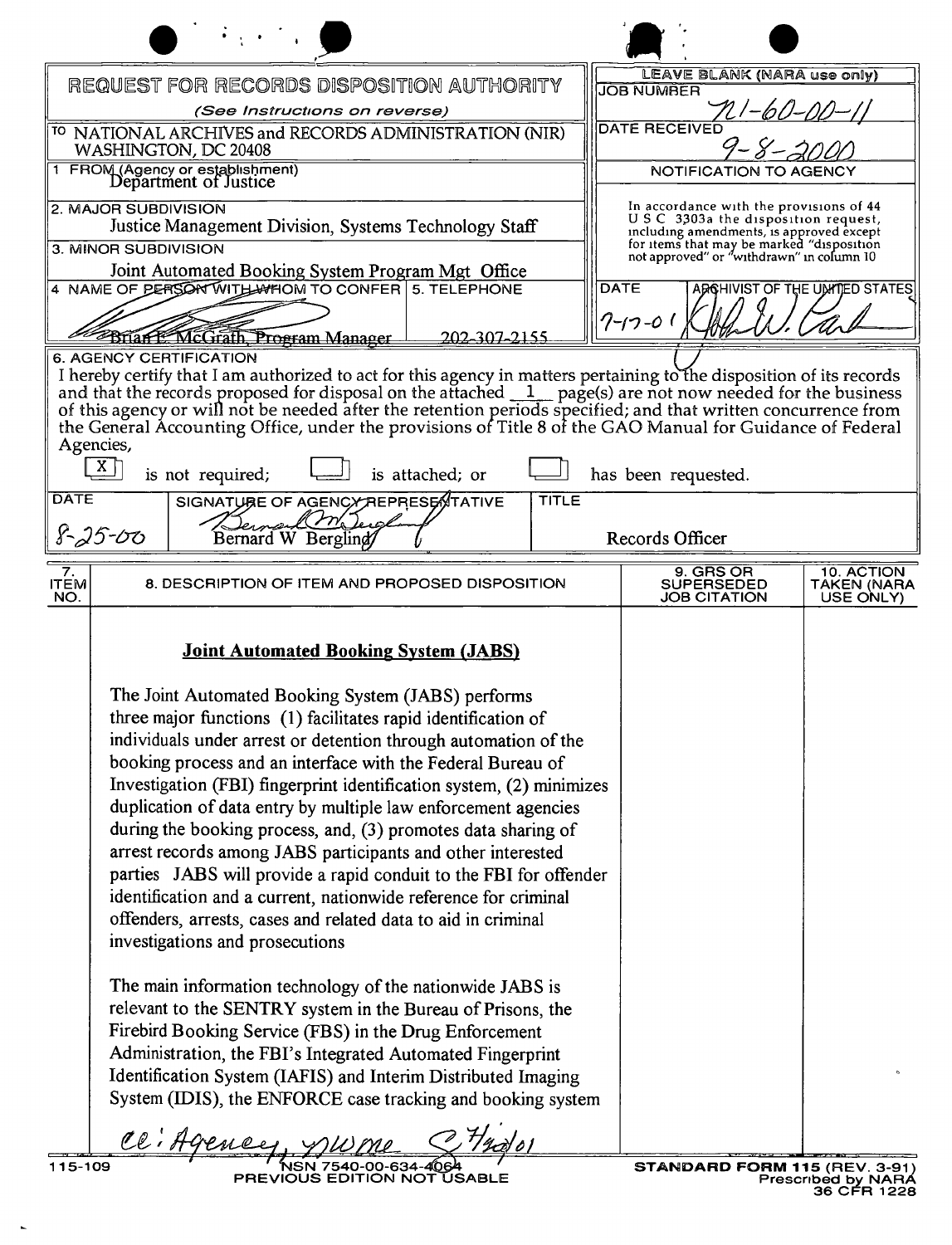## **Joint Automated Bookin**<br> **Joint Automated Bookin**<br> **Automated Bookin**<br> **Automated Bookin**<br> **Automated Bookin**

 $\mathcal{L}_{\mathcal{A}}(\mathcal{A})$ 



in the Immigration and Naturalization Service; and the Prisoner Tracking System (PTS) and the Warrant Information Network (WIN) in the U.S. Marshall Service.

JABS records consist of text and image data that is generated as a part of a booking package. The text data consists of data fields that have been mutually agreed upon by the JABS Board of Directors. The image data consists of fingerprints and associated mug shots (with optional other Images as needed). The data is sent to the JABS central repository via an email format that is processed (disassembled, parsed, saved locally), then a subset of data is forwarded to IAFIS. Once resident in the JABS internal Oracle database, the record is available for query by any authenticated JABS user via a web browser. lAPIS checks for matches of the fingerprints against its database and either returns a rap sheet with prior arrest data or assigns an FBI number. That information is returned to JABS and then forwarded to the originated booking party.

The query portion of the JABS system is designed to support prior arrest queries relevant to pending short and long-term inquiries by a variety of law enforcement agents and organizations. The data is therefore valuable to law enforcement investigations over a long period of time.

## **Disposition**

1. Inputs

Data is entered directly through the JABS component systems (SENTRY, Firebird Booking System, ENFORCE, the Prisoner Tracking System, and the Warrant Information Network).

A booking package is submitted to JABS attached to an e-mail message. This attached file contains fingerprints, mug shots, biographical data and additional information on associates and vehicles. The attachment is stripped off of the message and is parsed and the data is loaded into the JABS database.

Temporary: Delete email message upon verification of data in JABS database.

2. Master file

Permanent: Transfer to the National Archives and Records Administration (NARA) on magnetic tape at the end of the calendar year when the records indicate that the individual has reached 99 years of age or 7 years have elapsed since the notification of the individual's death. Verification of death is established by comparison of the deceased individual's fingerprints with the fingerprints in the record. At the time of transfer, NARA and the Department of Justice will determine the medium and format in which records will be transferred as well as their arrangement. Every effort will be made to transfer electronic records electronically in accordance with the standards for permanent records contained in 36 CFR 1228.188. If transfer of electronic records in an electronic medium is not feasible, prior to transfer, with NARA concurrence, records will be converted to paper or to microform that meets the standards contained in 36 CFR 1230.14.